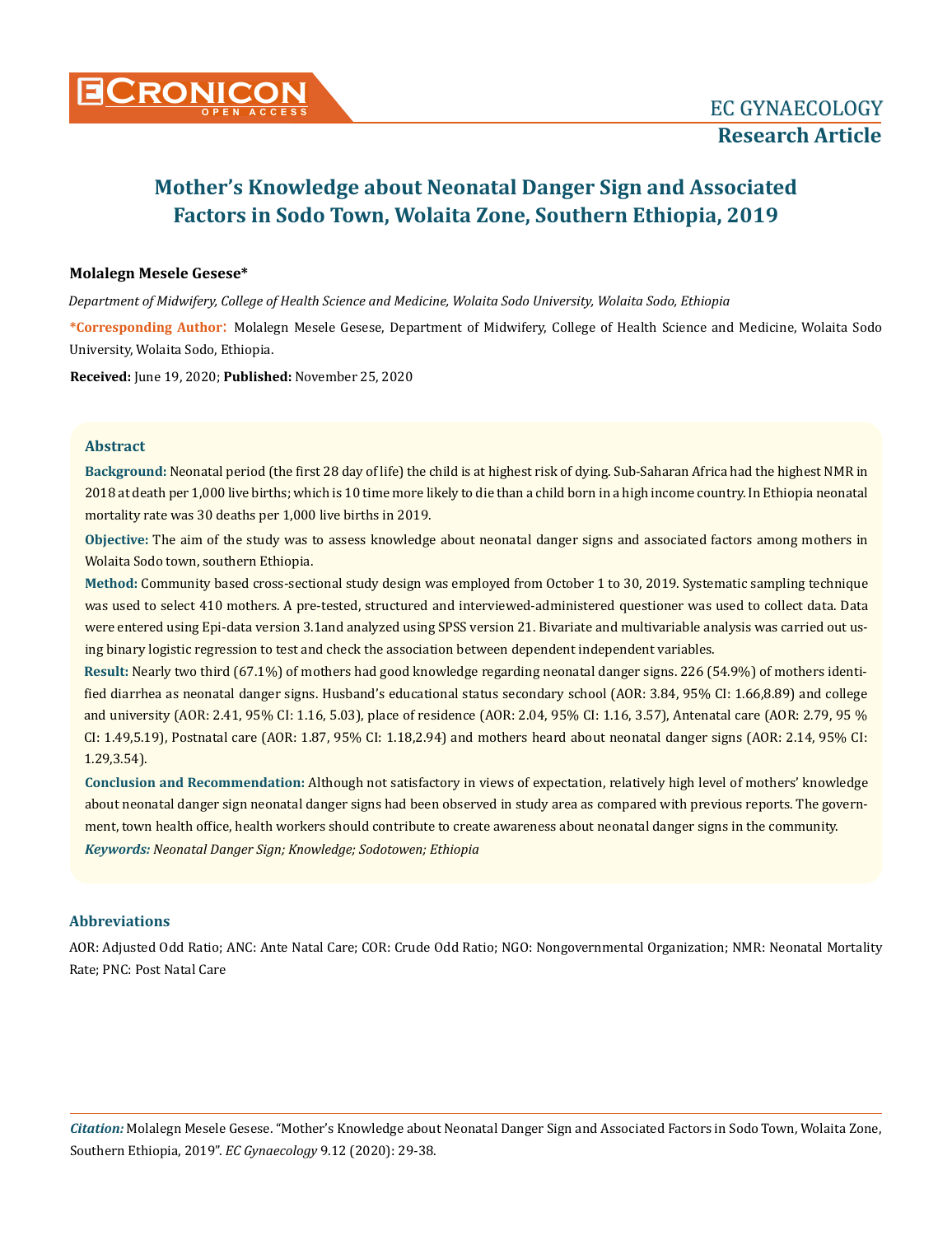#### **Introduction**

Neonatal period (the first 28 day of life) the child is at highest risk of dying. The survival of the child is determined at this neonatal period. It is crucial that appropriate feeding care are providing during this period, both to improve the child the child's chances of survival and to lay the foundations for a healthy life. In order to continue to accelerate the reduction in under-five mortality, focusing on newborns should be a primary concern [1,2].

Between 1990 and 2017 the global Neonatal Mortality Rate (NMR) decreased by 51% from 36.6 deaths per 1,000 live birth in 1990, to 18.0 deaths per 1,000 live births in 2017. The estimated numbers of neonatal death during the same period decreased from 5.0 million to 2.5 million. Annual NMRs very widely across the world, but west and central Africa and south Asia had the highest NMRs in 2017 [3]. Sub-Saharan Africa had the highest NMR in 2018 at death per 1,000 live births; which is 10 time more likely to die than a child born in a high income country [4]. In Ethiopia neonatal mortality rate was 30 deaths per 1,000 live births in 2019; in 2016, it was 29 [5,6].

Neonatal danger sign refer to occurrence of sign that would show great danger of newborn mortality and morbidity and necessity for initial therapeutic intervention. Convulsion, which is one of newborn danger sign occur because of unexpected, unusual electrical activity in the brain. Fever is a raise of body temperature above the normal regular variation of the famous manifestation of diseases and it is the most common Coues to find health care provider and visit physician in childhood. Lethargy and poor breast milk sucking, especially in a baby who was feeding well previous, are very imperative and sensitive indicators of neonatal sickness. An increased respiratory rate (more than sixty per minute while counted for a minimum one minute) and chest retractions indicate a serious problem. Jaundice and Vomiting are also very significant danger signs which require urgent treatment [7-10].

In Ethiopia childhood mortality levels are decreasing. Ethiopian Demographic and health survey 2019 indicate that; neonatal mortality rate are 30 deaths per 1,000 live births. Post neonatal mortality rate was 13 deaths per 1,000 per 1,000 live births. Infant mortality rate was 43 deaths per 1,000 live births and child mortality rate was 12 deaths per 1.000 children surviving to age 12 month [5].

Ethiopia has made an important work on health implementation of Integrated children are still pain from mortalities and morbidities related with danger signs. This is mostly recognized to mother's attention seeking practices [11-13]. In the southern nation nationalities people region, a number of packages of interventions target newborn care. The health extension program is highly essential in delivering quality maternal, neonatal and child health services through efficient and effective linkages between health center, health post and community. Solitary limited studies remained conducted in Ethiopia with respect to care seeking practice of mothers for their children. So, this research intended to assess the mothers' knowledge and not seeking modern medical care for their sick neonates.

### **Materials and Methods**

#### **Study setting and design**

Community based cross–sectional study was conducted on mothers who give birth within 12 months in Sodo town, Wolaita Zone, Southern Ethiopia, from October 1 to 30, 2019.Sodo town is located 390 km south of Addis Ababa, the capital city of Ethiopia and 153 kilometer far from Regional city, Hawasa. The town is divided in to four administrative sub-cities. As the town administrative office report, the total population of the town in 2018 was 182,607 (93,130 male and 89,477 females) from these, 28,499 under-five age children and 4576 infants less than one year of age. There are also 4963women in the reproductive age group (15 - 49 years). Functioning health

*Citation:* Molalegn Mesele Gesese. "Mother's Knowledge about Neonatal Danger Sign and Associated Factors in Sodo Town, Wolaita Zone, Southern Ethiopia, 2019". *EC Gynaecology* 9.12 (2020): 29-38.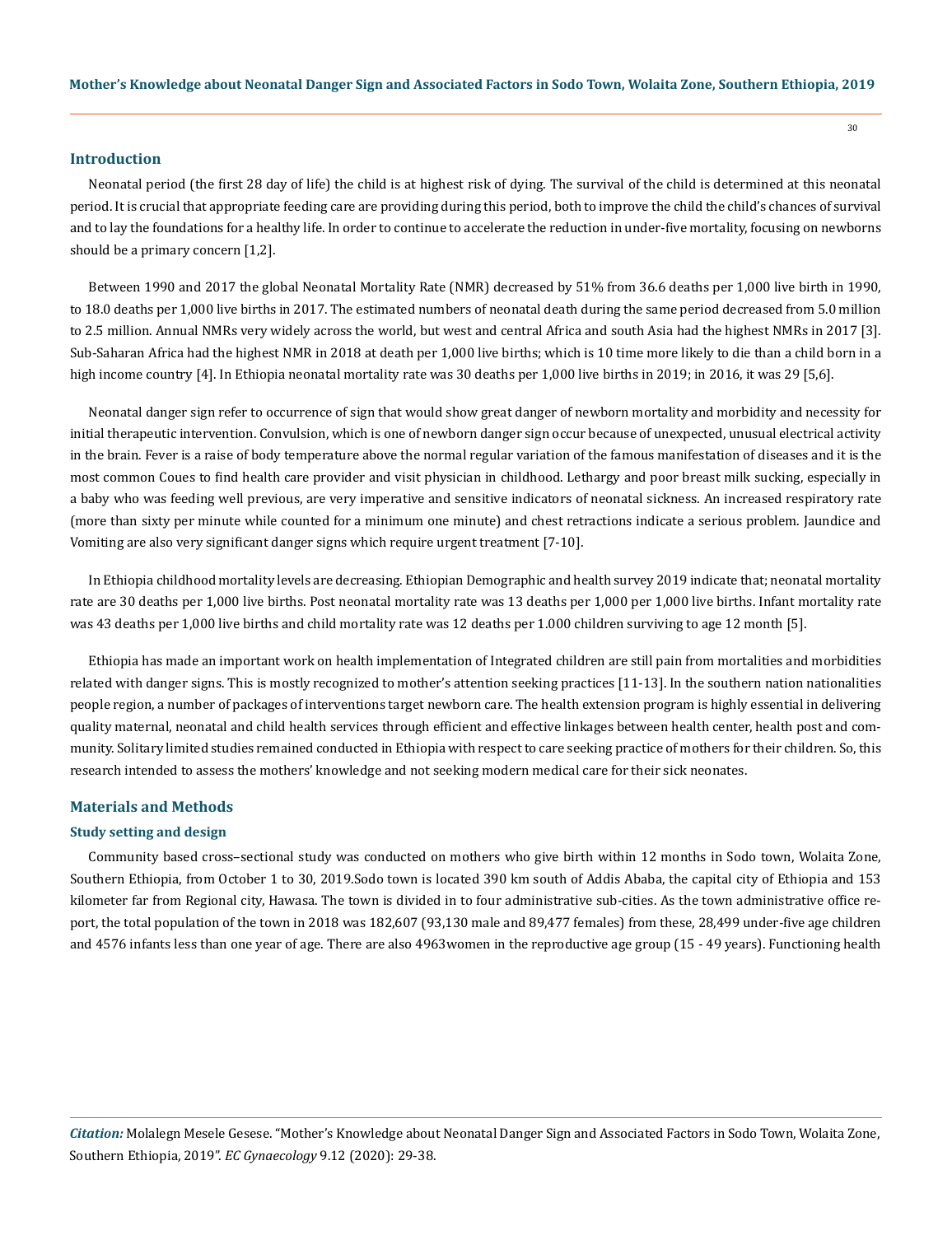facilities in the town includes 17 health posts, 17 medium and lower level clinics, 3 health centers and two Hospitals (one private and one government).

#### **Source and study population**

All women in reproductive age group (15 - 49) living in Sodo town and two Sodozureakebele was source population and the potential study population from a list of those mothers who give birth in the last 12 months preceding the survey obtained from community health extension workers; each kebeles of the respective sub-city was study population.

#### **Sample size determination and sampling procedure**

Sample size was calculated by using the single population proportion formula by taking the following consideration; marginal error of 0.05, with 95% confidence interval and p-value 41% from study conducted in Arba Minch General Hospital, Southern, Ethiopia crosssectional study in title knowledge about neonatal danger sign and associated factors among mothers attending immunization clinic in Arba Minch general hospital [14]. By adding non-response rate 10%, the final sample size was 410.

Mothers who give birth in the last 12 months was coded with health extension workers and the sample size was allocated proportionally to all administrative sub-cities of Sodo town and two Sodozureakebeles, then by using systematic random sampling technique every 6th mothers were interviewed.

#### **Measurement**

Data was collected by face to face interview method with structured questionnaire. The questionnaire was first developed in English and translated into Amharic; which include: socioeconomic and demographic characteristics, obstetric and knowledge on neonatal danger sign. The questionnaire was taken from maternal and child health program of Johns Hopkins Program for International Education in Gynecology and Obstetrics. The outcome of this study is mothers' knowledge about neonatal danger signs [15].

#### **Variables**

Knowledge about neonatal danger sign was dependent variable and socio-demographic and socio-economic characteristics and obstetrics history was independent variable.

#### **Operational definition**

Good knowledge on neonatal danger sign: those mother listing 3 and above neonatal danger sign from listed 10 key neonatal danger sign. Poor knowledge: those mother list less than 3 of neonatal danger sign. The key neonatal danger sign includes diarrhea, persistent vomiting, fever lethargy, difficult breathing, convulsion, hypothermia, poor feeding, Jaundice and redness of umbilical cord [16,17].

#### **Data processing and analysis**

Data was coded, cleaned, recoded and entered in to epi-data version 3.1 and transported to SPSS window version 21 for analysis. Simple descriptive summary statistics was done. Table and statement was used to present the result of the data. Association between independent and dependent variables was analyzed first using bivariate logistic regression analysis. All variables with p-value less than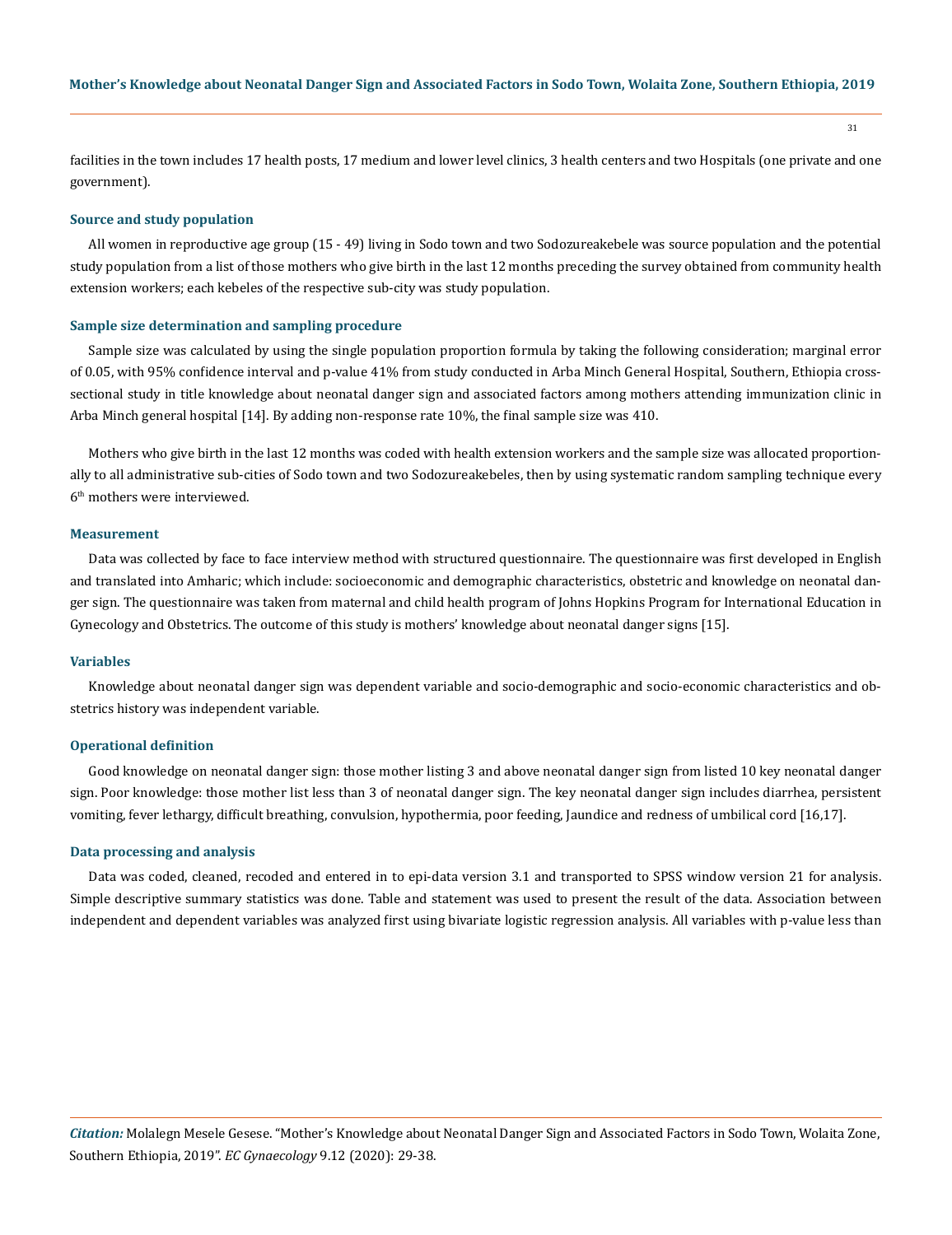32

0.25 in bivariate logistic regression were entered to multivariable logistic regression for controlling possible confoundering and variable with p-value less than or equals to 0.05 considered as statistically significant.

#### **Ethical consideration**

Ethical approval was obtained from Wolaita Sodo University College of health science and medicine Ethical review board. Permission was obtained from Sodotown health office and the purpose and objective of the study was well explained to study participants and they were informed about their full right to withdrawal or discontinue participation at any time they want. In addition, privacy and confidentiality of participant was kept.

### **Result**

### **Socio-demographic characteristics**

From a total of 412 mothers selected to participate in this study 410 all (100% response rate) were completed the interview. The mean age was 24.45 (SD ± 6.2) years. Majority of mothers 173 (42.2%) have primary (grade 1 - 8) educational level. 295 (72%) mothers were housewife (Table 1).

|                                    | Mothers knowledge about neonatal danger sign |                                     |  |
|------------------------------------|----------------------------------------------|-------------------------------------|--|
| <b>Variables</b>                   | <b>Good knowledge Frequency (%)</b>          | <b>Poor knowledge Frequency (%)</b> |  |
| <b>Mothers educational level</b>   |                                              |                                     |  |
| Never attending school             | 39 (81.3)                                    | 9(18.8)                             |  |
| Primary education                  | 115 (66.5)                                   | 58 (33.5)                           |  |
| Secondary education                | 99 (65.1)                                    | 53 (34.9)                           |  |
| College and university             | 22 (59.5)                                    | 15 (40.5)                           |  |
| <b>Husbands educational status</b> |                                              |                                     |  |
| Never attending school             | 31 (70.5)                                    | 13 (29.5)                           |  |
| Primary education                  | 51 (58.6)                                    | 36 (41.4)                           |  |
| Secondary education                | 134 (65.0)                                   | 72 (35.0)                           |  |
| College and university             | 59 (80.8)                                    | 14 (19.2)                           |  |
| <b>Mothers occupational status</b> |                                              |                                     |  |
| Merchant                           | 32 (71.1)                                    | 13 (28.9)                           |  |
| Government employee                | 23(65.7)                                     | 12 (34.3)                           |  |
| Housewife                          | 199 (67.5)                                   | 96 (32.5)                           |  |
| Daily laborer                      | 10(50.0)                                     | 10(50.0)                            |  |
| Students                           | 11(73.3)                                     | 4(26.7)                             |  |

*Citation:* Molalegn Mesele Gesese. "Mother's Knowledge about Neonatal Danger Sign and Associated Factors in Sodo Town, Wolaita Zone, Southern Ethiopia, 2019". *EC Gynaecology* 9.12 (2020): 29-38.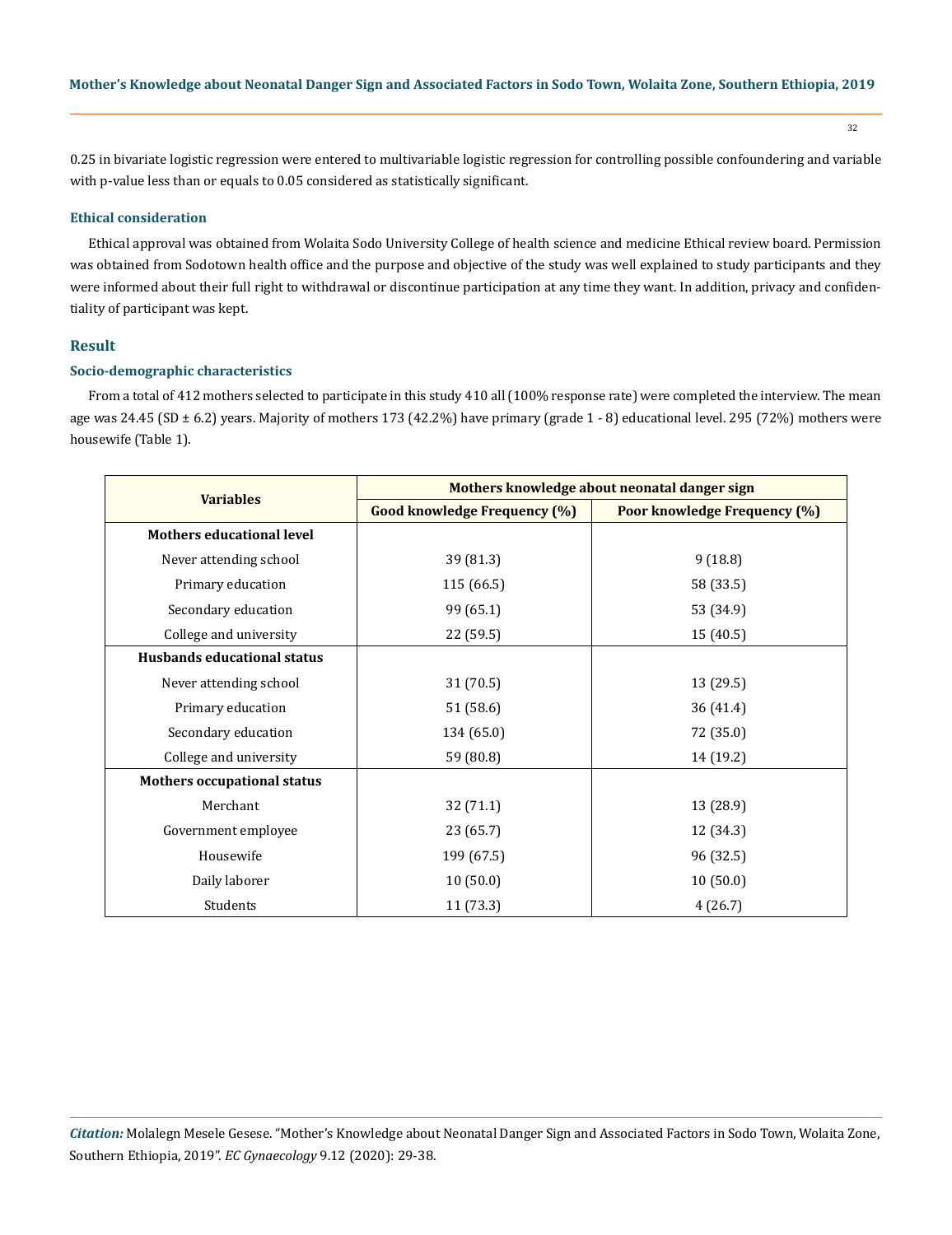| <b>Husband's occupation</b>  |                          |           |  |
|------------------------------|--------------------------|-----------|--|
| Merchant                     | 37 (33.9)<br>72 (66.1)   |           |  |
| Government employee          | 150 (65.8)               | 64 (24.2) |  |
| Daily laborer                | 45 (63.4)                | 26 (36.6) |  |
| Students                     | 3(50.0)<br>3(50.0)       |           |  |
| Farmer                       | 5(50.0)<br>5(50.0)       |           |  |
| Types of communication media |                          |           |  |
| Television                   | 84 (63.6)                | 48 (36.4) |  |
| Radio                        | 191 (68.7)               | 87 (31.3) |  |
| Residence                    |                          |           |  |
| Urban                        | 208 (72.7)               | 78 (27.3) |  |
| Rural                        | 67 (54.0)                | 57 (46.0) |  |
| <b>Family monthly income</b> |                          |           |  |
| 500 - 1000ETB                | 188 (65.3)<br>100 (34.7) |           |  |
| 1500 - 3000ETB               | 19 (26.8)<br>52 (73.2)   |           |  |
| > 3500ETB                    | 35 (68.6)                | 16 (31.4) |  |

*Table 1: Socio demographic characteristics of mothers in Sodo town, Wolaita Zone, southern Ethiopia, 2019 (n = 410).*

### **Obstetrics history of participants**

Regarding obstetric history of respondents; three hundred fifty four (86.3%) of them attend Antenatal Care (ANC) follow up for their last pregnancy.223 (54.4%) have history of Postnatal Care (PNC) services utilization (Table 2).

|                      | Mothers knowledge about neonatal danger sign |                                     |  |
|----------------------|----------------------------------------------|-------------------------------------|--|
| <b>Variables</b>     | <b>Good knowledge Frequency (%)</b>          | <b>Poor knowledge Frequency (%)</b> |  |
| Gravidity            |                                              |                                     |  |
| One                  | 106(67.5)                                    | 51 (32.5)                           |  |
| Two                  | 65 (61.9)                                    | 40(38.1)                            |  |
| > Two                | 104(70.3)                                    | 44 (29.7)                           |  |
| Parity               |                                              |                                     |  |
| One                  | 110(67.5)                                    | 53 (32.5)                           |  |
| Two                  | 64 (61.5)                                    | 40 (38.5)                           |  |
| $>$ Two              | 101(70.6)                                    | 42 (29.4)                           |  |
| <b>ANC</b> follow up |                                              |                                     |  |
| Yes                  | 248 (70.1)                                   | 106 (29.9)                          |  |
| No                   | 27 (48.2)                                    | 29 (51.8)                           |  |

*Citation:* Molalegn Mesele Gesese. "Mother's Knowledge about Neonatal Danger Sign and Associated Factors in Sodo Town, Wolaita Zone, Southern Ethiopia, 2019". *EC Gynaecology* 9.12 (2020): 29-38.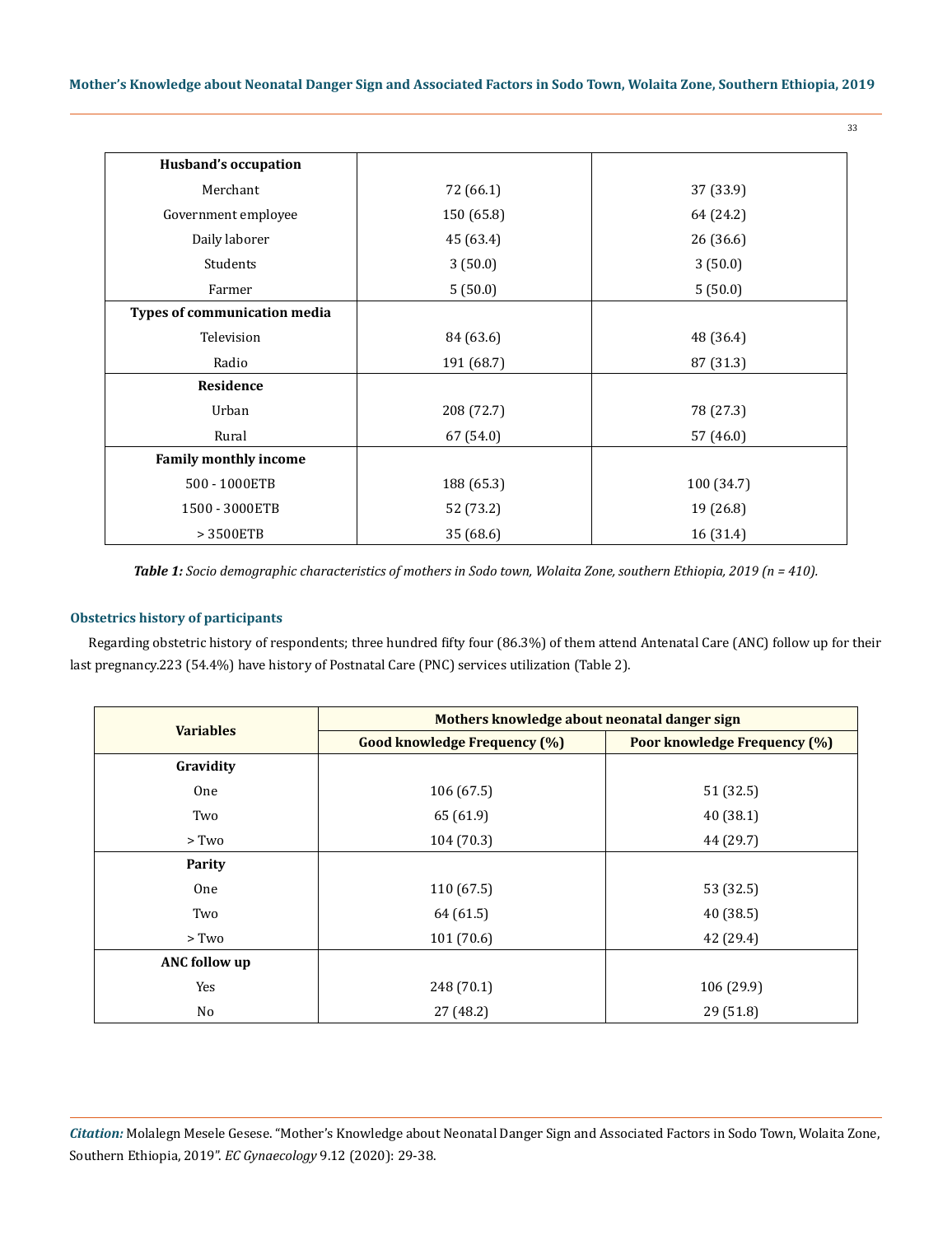**Mother's Knowledge about Neonatal Danger Sign and Associated Factors in Sodo Town, Wolaita Zone, Southern Ethiopia, 2019**

34

| <b>PNC follow up</b>         |                         |            |  |  |
|------------------------------|-------------------------|------------|--|--|
| <b>Yes</b>                   | 59 (26.5)<br>164 (73.5) |            |  |  |
| No                           | 111 (59.4)              | 76 (40.6)  |  |  |
| <b>Place of delivery</b>     |                         |            |  |  |
| Home                         | 6(85.7)                 | 1(14.3)    |  |  |
| Health center                | 47 (66.2)               | 24 (33.8)  |  |  |
| Hospital                     | 222 (66.9)              | 110(33.1)  |  |  |
| <b>Mode of delivery</b>      |                         |            |  |  |
| Spontaneous vaginal delivery | 177 (61.5)              | 111 (38.5) |  |  |
| Instrumental delivery        | 90 (81.8)               | 20 (18.2)  |  |  |
| Cesarian section             | 8(66.7)                 | 4(33.3)    |  |  |

*Table 2: Obstetrics history of mothers in Sodo town, Wolaita Zone, southern Ethiopia, 2019 (n = 410).* 

### **Mother's knowledge about neonatal danger signs**

From a total of 410 participants, majority of mothers 284 (69.3%) had information or heard about neonatal danger sign. Among listed neonatal danger sign, high awareness among mothers was, diarrhea 226 (54.9%), persistent vomiting 211 (51.2%) and followed by fever 210 (51.0%) (Table 3).

| <b>Variables</b>                 | <b>Frequency</b> | Percentage (%) |
|----------------------------------|------------------|----------------|
| Heard about neonatal danger sign |                  |                |
| Yes                              | 284              | 69.3           |
| No                               | 126              | 30.7           |
| List of neonatal danger sign     |                  |                |
| Diarrhea                         | 226              | 54.9           |
| Persistent vomiting              | 211              | 51.2           |
| Fever                            | 210              | 51.0           |
| Lethargy                         | 33               | 8              |
| Difficult breathing              | 85               | 20.6           |
| Convulsion                       | 47               | 11.4           |
| Hypothermia                      | 37               | 9.0            |
| Poor feeding                     | 75               | 18.3           |
| Jaundice                         | 39               | 9.5            |
| Redness of umbilical cord        | 48               | 11.7           |

*Table 3: Mother's knowledge about neonatal danger sign in Sodo town, Wolaita Zone, southern Ethiopia, 2019 (n = 410).*

*Citation:* Molalegn Mesele Gesese. "Mother's Knowledge about Neonatal Danger Sign and Associated Factors in Sodo Town, Wolaita Zone, Southern Ethiopia, 2019". *EC Gynaecology* 9.12 (2020): 29-38.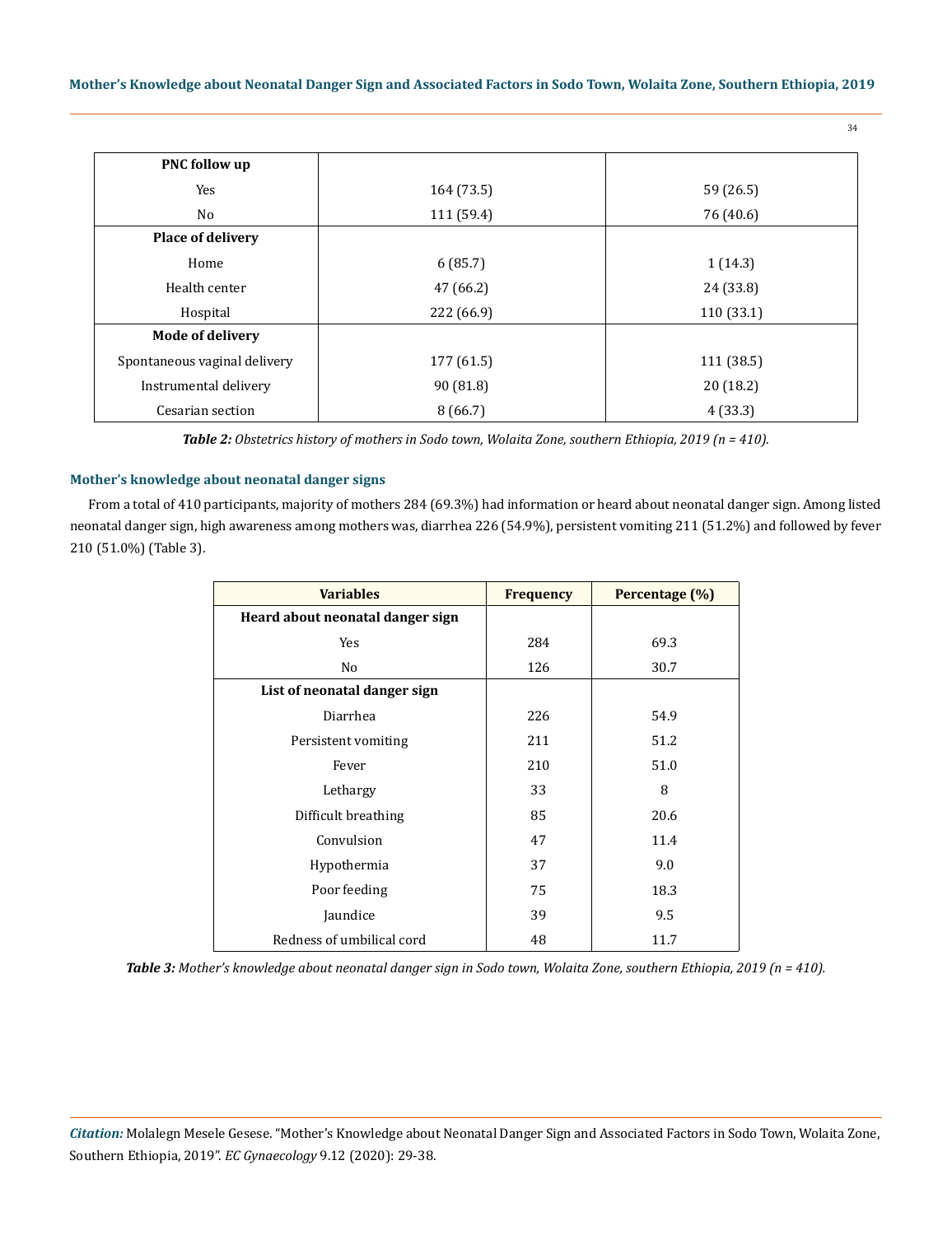#### **Overall knowledge level of mother on neonatal danger sign**

From a total of 410 respondents, 275 (67.1%) have a good knowledge regarding neonatal danger signs.

#### **Factors associated with maternal knowledge on neonatal danger signs**

In multivariable logistic regression, husband educational status, residence, ANC follow up, PNC follow up and heard about neonatal danger signs were factors contributed for mothers knowledge with neonatal danger sign. Mothers whose husband educational status from 9 to 12 (secondary education) has 3.84 time (AOR: 3.84, 95% CI: 1.66, 8.89) and college and university 2.41 time (AOR: 2.41, 95% CI: 1.16, 5.03) more likely have good knowledge level than when compared with never attend school. Mothers who were lived in urban were 2.04 time more likely knowledgeable than when compared with mothers who lived in rural (AOR: 2.04, 95% CI: 1.16, 3.57) (Table 4).

|                                    | <b>Knowledge level</b> |                       | <b>Odds ratio with 95% CI</b> |                   |
|------------------------------------|------------------------|-----------------------|-------------------------------|-------------------|
| <b>Variables</b>                   | <b>Good knowledge</b>  | <b>Poor knowledge</b> | <b>Crude</b>                  | <b>Adjusted</b>   |
| <b>Mothers educational level</b>   |                        |                       |                               |                   |
| Never attending school             | 39 (81.3%)             | 9 (18.8%)             | $\mathbf{1}$                  | $\mathbf{1}$      |
| primary education                  | 115 (66.5%)            | 58 (33.5%)            | 0.34(0.12,1.0)                | 0.33(0.09, 1.15)  |
| secondary education                | 99 (65.1%)             | 53 (34.9%)            | 0.74(0.35, 1.5)               | 1.01(0.40, 2.84)  |
| college and university             | 22 (59.5%)             | 15 (40.5%)            | 0.78(0.78, 1.6)               | 0.92(0.37, 2.23)  |
| <b>Husbands educational status</b> |                        |                       |                               |                   |
| Never attending school             | 31 (70.5%)             | 13 (29.5%)            | 1                             | 1                 |
| primary education                  | 51 (58.6%)             | 36 (41.4%)            | 1.76 (0.74,4.2)               | 2.29 (0.87,6.02)  |
| secondary education                | 134 (65.0%)            | 72 (35.0%)            | 2.97(1.44, 6.1)               | 3.84 (1.66,8.89)  |
| college and university             | 59 (80.8%)             | 14 (19.2%)            | 2.25(1.18, 4.3)               | 2.41 (1.16,5.03)  |
| Residence                          |                        |                       |                               |                   |
| Urban                              | 208 (72.7)             | 78 (27.3)             | 2.27(1.46, 3.5)               | 2.04 (1.16,3.57)  |
| Rural                              | 67 (54.0)              | 57 (46.0)             | $\mathbf{1}$                  | $\mathbf{1}$      |
| <b>ANC</b> follow up               |                        |                       |                               |                   |
| Yes                                | 248 (70.1)             | 106 (29.9)            | 2.51(1.42, 4.4)               | 2.79 (1.49,5.19)  |
| No                                 | 27 (48.2)              | 29 (51.8)             | 1                             | $\mathbf{1}$      |
| <b>PNC</b> follow up               |                        |                       |                               |                   |
| Yes                                | 164 (73.5)             | 59 (26.5)             | 2.45 (1.50,3.9)               | 1.87 (1.18,2.94)  |
| N <sub>0</sub>                     | 111 (59.4)             | 76 (40.6)             | $\mathbf{1}$                  | $\mathbf{1}$      |
| Heard about neonatal danger sign   |                        |                       |                               |                   |
| Yes                                |                        |                       |                               |                   |
| No                                 | 284                    | 69.3                  | 1.97(1.27, 3.1)               | 2.14 (1.29, 3.54) |
|                                    | 126                    | 30.7                  | $\mathbf{1}$                  | 1                 |

*Table 4: Bivariate and multivariable logistic regression for factors associated with level of mothers knowledge on neonatal danger sign in Sodo town, Wolaita Zone, southern Ethiopia, 2019 (n = 410).* 

*\*Significant association at P-value < 0.05.*

*Citation:* Molalegn Mesele Gesese. "Mother's Knowledge about Neonatal Danger Sign and Associated Factors in Sodo Town, Wolaita Zone, Southern Ethiopia, 2019". *EC Gynaecology* 9.12 (2020): 29-38.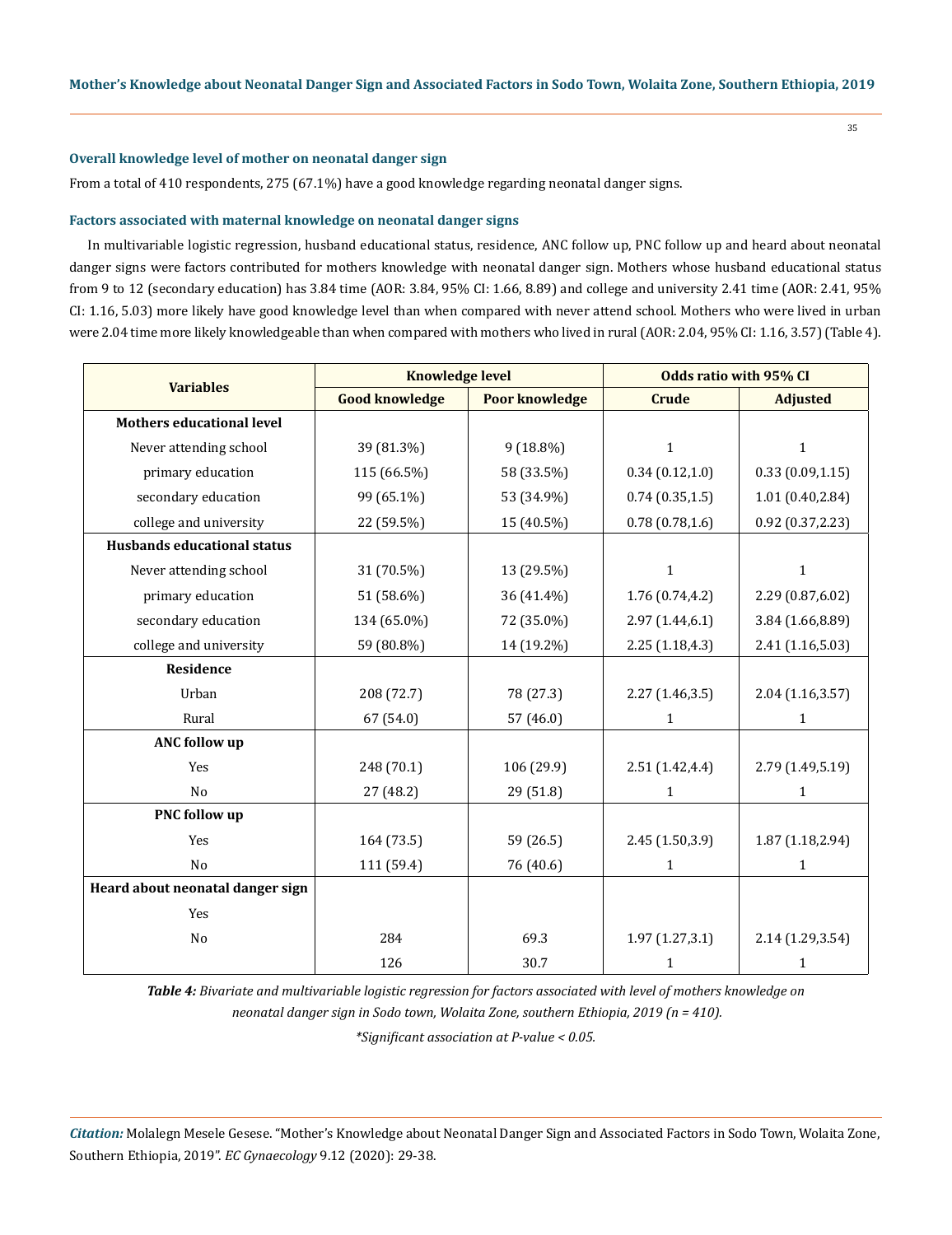#### **Discussion**

Reducing child illness and death required abrupt mothers and care givers recognition of suggestive known danger signs to take immediate actions. The finding this study indicates that the level of good maternal knowledge about neonatal danger sign in Sodo town was 275 (67.1%). The prevalence of mother's good level of knowledge about neonatal danger sign was higher when compare with the study conducted in Arba Minch general hospital, Arba Minch town 41% [14], study done in Wolkite town, Gurage zone, southern Ethiopia 31.3% [18], study done in Chencha district, southern Ethiopia 50.3% [19] and study done in Nigeria 30.3 [20]. The difference might be due to time gap, sample size variation, socio-cultural and residence variation.

The current study reviled that husband's educational level was significantly associated with knowledge of mothers towards neonatal danger sign. Husband education was significant predictor of mothers' good knowledge about neonatal danger signs were 3.84 times among mothers whose husbands achieved secondary school (grade 9 to 12) and 2.41 times among mothers whose husbands achieved college and university educational level. This study was in line with a study done in North West Ethiopia [16]. This might be due to that as fathers' in culturally pre-dominant position in decision-making positively affected the knowledge and attitude of mothers. Place of residence was significantly associated with level of mothers knowledge about neonatal danger sign. Mothers lived in urban area was 2.04 time more likely had good knowledge of neonatal danger sign than mothers lived in rural area. The current study is in line with a study done in Chencha district [19]. The reason might be mothers who live in urban had more access to health information from different sources and more to seek health care as compare to mother who live in rural part.

The current study also indicated that ANC follow up creates a good opportunity for mother to had good knowledge towards neonatal danger sign. Mothers attended ANC follow up were 2.79 times more likely to had good knowledge about neonatal danger sign as compared to their counterparts. The finding of this study is consistent with a study conducted in North West Ethiopia [16]. The reason might be during ANC the health care provider gives information and counseled on neonatal danger sign this increase mother's knowledge about neonatal danger sign. PNC follow up where statistically significant factor associated with mothers' knowledge on neonatal danger sign. Mothers had PNC follow up had 1.87 times more likely to have good knowledge when compared with to those mothers who had no PNC follow up. This study was in line with a study done in Wolkite town, Gurage Zone, Southern Ethiopia, North West Ethiopia and Arba Minch general hospital [14,16,18]. The possible reason might be mothers had PNC follow up are counseled about neonatal danger sign; this increase knowledge of mothers' related neonatal danger signs.

This study indicated that, mothers heard about neonatal danger signs were factor significantly associated with mothers' knowledge about neonatal danger signs. Those mothers had heard about neonatal danger signs have 2.14 times more likely to had good knowledge about neonatal danger signs. The reason may be the awareness creation or those mothers heard about neonatal danger signs are knowledgeable about neonatal danger signs.

The limitation of this study was cross-sectional nature of study design which leads the assessments of the exposure and outcome at the same point in time, so that we con not formulate a cause and effect relationship between identified factors and mothers knowledge about neonatal danger signs.

### **Conclusion**

Although not satisfactory in views of expectation, relatively high level of mothers' knowledge about neonatal danger sign had been observed in study area as compared with previous reports. Mothers' husband educational status, ANC and PNC follow up, place of residence and heard about neonatal danger signs are factors associated with neonatal danger sign.

*Citation:* Molalegn Mesele Gesese. "Mother's Knowledge about Neonatal Danger Sign and Associated Factors in Sodo Town, Wolaita Zone, Southern Ethiopia, 2019". *EC Gynaecology* 9.12 (2020): 29-38.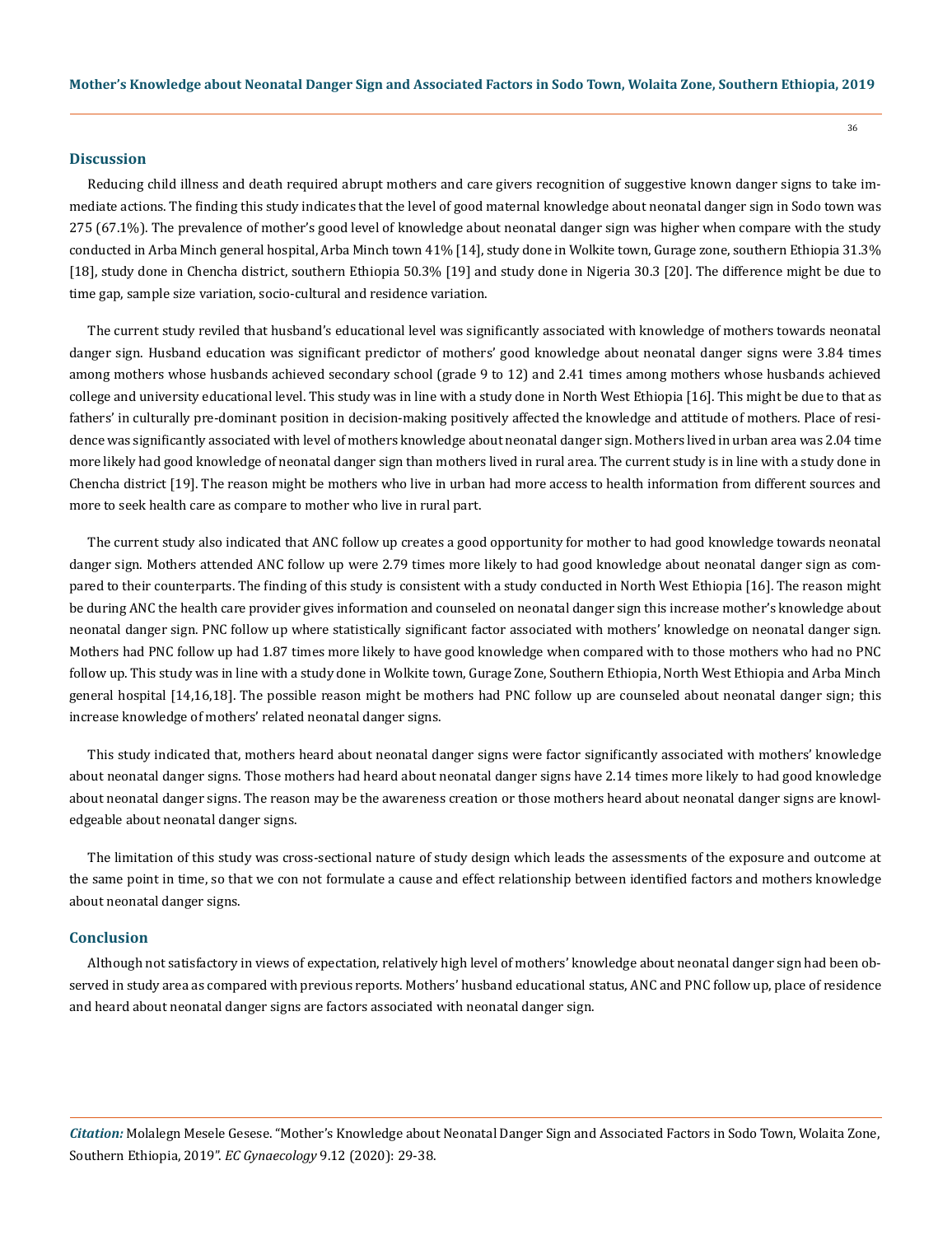37

The current study suggested that as part of health education and sensitization, women should be taken through counseling on danger signs of newborn ill health preceding to their discharge from hospital so that they can easily detect signs and hurry to health care facilities whenever necessary. The government, town health office, health workers and NGO should contribute to create awareness about neonatal danger signs in the community.

### **Acknowledgment**

I would like to express my heartfelt thanks for Wolaita Sodo University, all individual for their contribution and Wolaita Sodo health office for their cooperation.

### **Funding**

This work has been funded by Wolaita Sodo University for data collection. Research and Academic Review Board of Wolaita Sodo University, college of health science was involved in monitoring and evaluation of the work. But this organization did not involve in designing, analysis and critical review of this intellectual content, preparation for publication and the budget funded by this organization did not include for publication.

### **Availability of Data and Materials**

All data and materials are available in the manuscript.

### **Computing Interest**

The author declares that no competing interests.

### **Bibliography**

- 1. Graves MF. "The vocabulary book: Learning and instruction". Teachers College Press (2016).
- 2. [UNICEF. Committing to child survival: a promise renewed \(2014\).](https://www.unicef.org/publications/files/2013_APR_Progress_Report_Summary_EN_10_Sept_2013.pdf)
- 3. Lucia Hug., *et al.* ["National, regional, and global levels and trends in neonatal mortality between 1990 and 2017, with scenario-based](https://pubmed.ncbi.nlm.nih.gov/31097275/)  [projections to 2030: a systematic analysis, on behalf of the UN Inter-agency Group for Child Mortality Estimation".](https://pubmed.ncbi.nlm.nih.gov/31097275/) *The Lancet Global Health* [7 \(2019\): 13.](https://pubmed.ncbi.nlm.nih.gov/31097275/)
- 4. WHO. State of global health, Newborns: reducing mortality (2018).
- 5. Ethiopian, Public Health Institute. Ethiopian Mini Demographic and Health Survey (2019): 11.
- 6. EDHS (2016).
- 7. Senarath U., *et al.* ["Effect of training for care providers on practice of essential newborn care in hospitals in Sri Lanka".](https://pubmed.ncbi.nlm.nih.gov/17973696/) *Journal of Ob[stetric, Gynecologic, and Neonatal Nursing](https://pubmed.ncbi.nlm.nih.gov/17973696/)* 36 (2007): 531-541.
- 8. Hadush A., *et al.* ["Assessment of Knowledge and Practice of Neonatal Care among Post Natal Mothers attending in Ayder and Mekelle](https://www.researchgate.net/publication/313887626_Assessment_of_Knowledge_and_Practice_of_Neonatal_Care_among_Post_Natal_Mothers_attending_in_Ayder_and_Mekelle_Hospital_in_Mekelle_Tigray_Ethiopia_2013by_SMU_journal_ISSN_2349_-_1604_Volume_-_3_No_1_Ja)  [Hospital in Mekelle, Tigray, Ethiopia \(2013\).](https://www.researchgate.net/publication/313887626_Assessment_of_Knowledge_and_Practice_of_Neonatal_Care_among_Post_Natal_Mothers_attending_in_Ayder_and_Mekelle_Hospital_in_Mekelle_Tigray_Ethiopia_2013by_SMU_journal_ISSN_2349_-_1604_Volume_-_3_No_1_Ja)